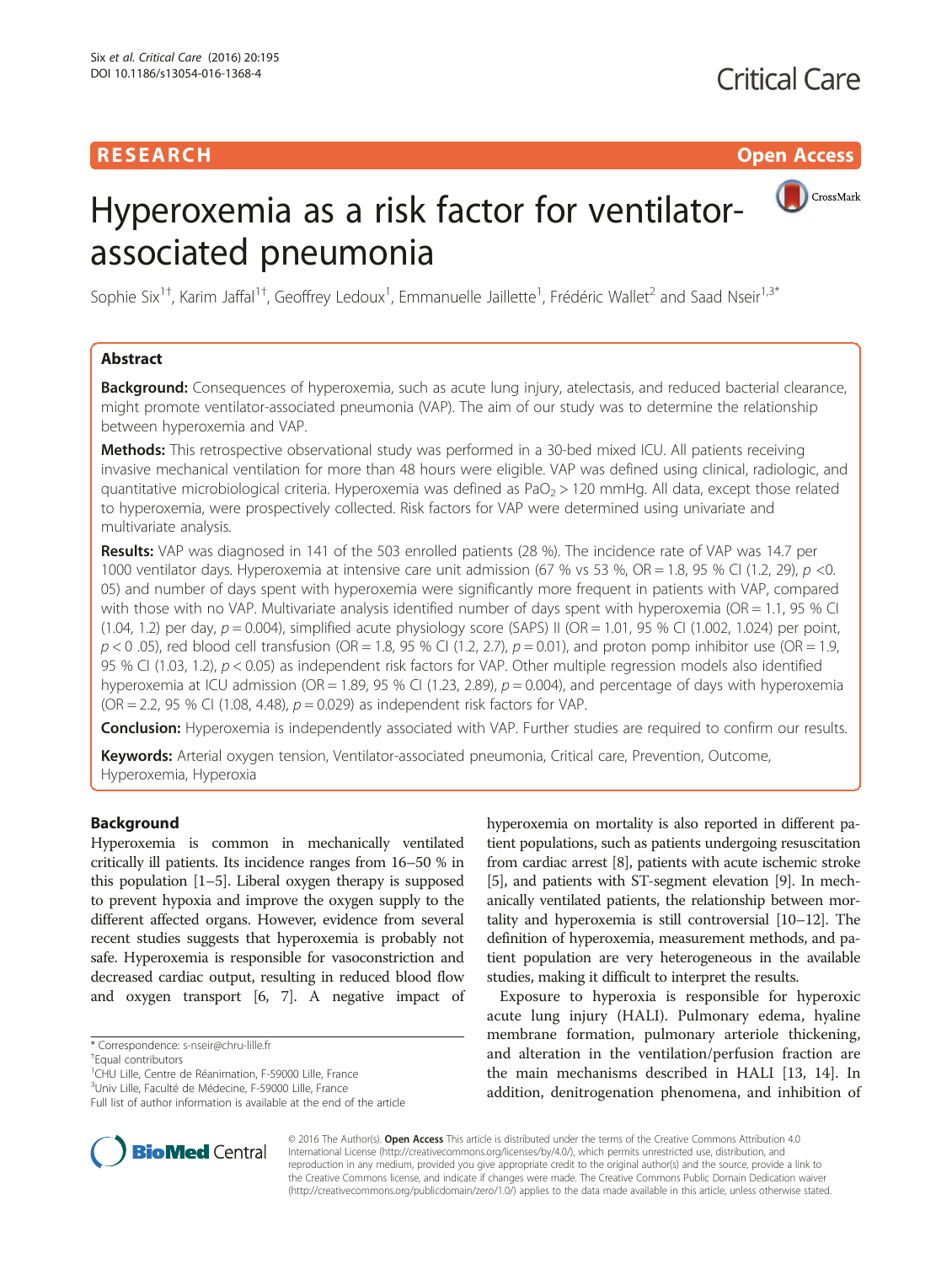surfactant production are observed at high levels of inspired oxygen fraction (FiO<sub>2</sub>), promoting expiratory collapse and atelectasis [[15, 16](#page-6-0)]. Hyperoxia also impairs mucociliary clearance and the antimicrobial action capacity of macrophages and immune cells [[17\]](#page-6-0). Acute lung injury, atelectasis, and reduced bacterial clearance are well-known risk factors for VAP [[18](#page-6-0)–[20](#page-6-0)].

VAP is the most common ICU-acquired infection, and is associated with high mortality, duration of mechanical ventilation, and cost [\[21](#page-6-0)]. Therefore, prevention of VAP is a key issue in critically ill patients. Understanding the pathophysiology of VAP, and identification of risk factors are important in order to improve preventive strategies [\[22](#page-6-0)].

Previous animal studies strongly suggest a relationship between hyperoxemia and VAP. However, in spite of the obvious potential link between hyperoxemia and VAP, to our knowledge no study to date has evaluated the relationship between these two conditions. Therefore, we conducted this retrospective observational study to determine whether hyperoxemia is a risk factor for VAP.

#### **Methods**

#### Study characteristics

This retrospective observational study was performed in a 30-bed mixed ICU, located in the University Hospital of Lille, France. All data, except blood gases results, were collected prospectively during an 18-month period. Because of the observational design, and in accordance with French law, written informed consent was not required. The local institutional review board (Comité de Protection des Personnes Nord-Ouest IV) approved the study. All patients requiring invasive mechanical ventilation for more than 48 h, during an 18-month period, were eligible. The only exclusion criterion was duration of mechanical ventilation for ≤48 h.

#### **Definitions**

VAP was defined as the presence of new or progressive pulmonary infiltrate, and at least two of the following criteria: (1) fever (body temperature ≥38 °C) or hypothermia (<36 °C); (2) leukocytosis (> $12 \times 10^9$ /L leukocytes) or leukopenia  $(<3.5 \times 10^9/L$ ); and (3) purulentrespiratory secretions. Microbiological confirmation was required in all patients (positive bronchoalveolar lavage  $\geq 10^4$  colony-forming units (cfu)/mL, or positive tracheal aspirate ≥10<sup>5</sup> cfu/mL) [[23](#page-6-0)]. Only first episodes of VAP diagnosed >48 h after starting mechanical ventilation were taken into account. Early-onset episodes were defined as VAP diagnosed <5 days after starting mechanical ventilation, and late-onset episodes as VAP diagnosed ≥5 days after mechanical ventilation. Hyperoxemia was defined as arterial oxygen tension  $(PaO<sub>2</sub>)$ >120 mmHg. Arterial blood gases were analyzed on a daily basis, and each day with at least one  $PaO<sub>2</sub>$  value

>120 mmHg (>16 kPa) was considered as a day with hyperoxemia.

The following microorganisms were defined as multidrug-resistant bacteria: ceftazidime or imipenemresistant Pseudomonas aeruginosa, Acinetobacter baumannii, Stenotrophomonas maltophilia, β-lactamaseproducing Gram-negative bacilli and methicillin-resistant Staphylococcus aureus. Prior antibiotic use was defined as antimicrobial treatment during the 3 months preceding ICU admission. Immunosuppression was defined by the presence of neutropenia (neutrophils <500/μL), active solid or hematological malignancy, long-term corticosteroid therapy (≥1 mg/kg/d for >1 month), or HIV infection  $(CD4 < 50/\mu L)$  during the previous 6 months).

#### Study patients

A VAP prevention strategy was routinely used during the study period. The ventilator circuit was not changed routinely. In all patients, a heat-moisture exchanger was positioned between the Y piece and the patient. These exchangers were changed every 48 h or more frequently if visibly soiled. Sedation and weaning were based on a written protocol. A minimal positive end-expiratory pressure of 5 cm  $H<sub>2</sub>O$  was used in all patients. Selective digestive decontamination and subglottic secretion drainage were not used. The oral cavity was cleaned with chlorehexidine three times daily. Cuff pressure was measured and adjusted (25 cm  $H_2O$ ) by nurses thrice a day. Tracheal suctioning was routinely performed by nurses, using an open tracheal suction system. Patients remained in the semi-recumbent position, and received enteral nutrition based on a written protocol.

Antibiotic treatment for patients with suspected VAP was based on American Thoracic Society/Infectious Diseases Society of America (ATS/IDSA) guidelines [\[23](#page-6-0)]. Antibiotic treatment for other infections was based on written local guidelines adapted from international and national guidelines. Stress ulcer prophylaxis was not routinely used.

#### Data collection

All data were prospectively recorded, except blood gases results. The following characteristics were recorded at ICU admission: age, male gender, severity of illness based on simplified acute physiology score (SAPS) II, logistic organ dysfunction (LOD) score, and McCabe score; comorbidities (diabetes, chronic obstructive pulmonary disease (COPD), chronic heart failure, cirrhosis, chronic renal failure requiring dialysis, or immunosuppression), location before ICU admission, admission category (medical or surgical), reason for ICU admission (acute exacerbation of COPD, acute respiratory distress syndrome, pneumonia, congestive heart failure,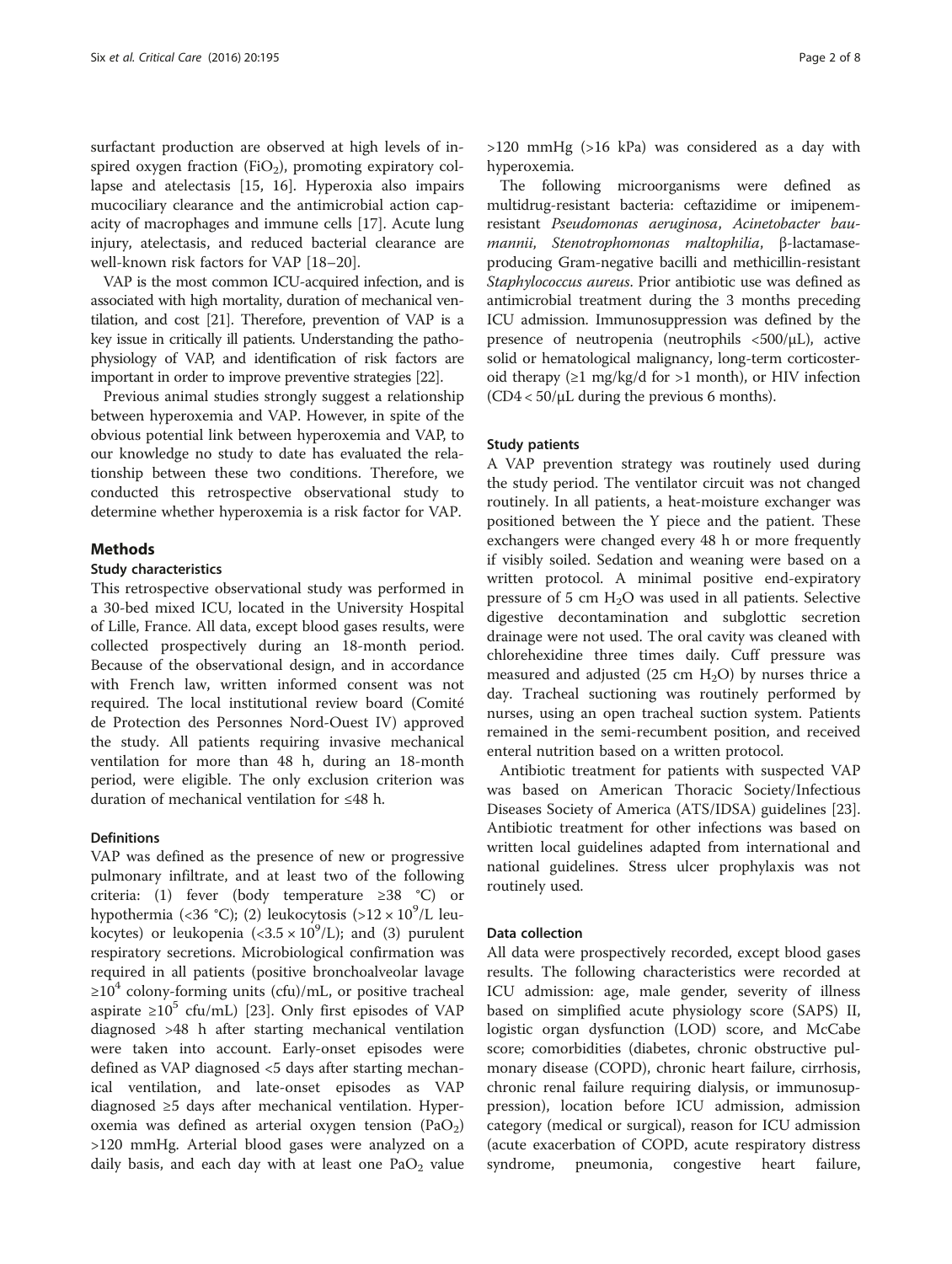<span id="page-2-0"></span>neurologic failure, poisoning, shock [\[24](#page-6-0)], cellulitis, or infection), and prior antibiotic use.

During the ICU stay data were collected on tracheostomy, red blood cell transfusion, sedation, stress ulcer prophylaxis, use of neuromuscular-blocking agents, number of days with PaO2 > 120 mmHg, percentage of days with PaO2 > 120 mmHg, occurrence of VAP, duration of mechanical ventilation, and ICU mortality.

#### Statistical analysis

SPSS software (SPSS, Chicago, IL, USA) was used for data analysis. Categorical variables were described as frequency (%). The distribution of continuous variables was tested for normality. Normally distributed and skewed continuous variables were described as mean ± standard deviation (SD) or as median and interquartile range (IQR), respectively. All  $p$  values were two-tailed. Differences were considered significant if  $p$  values were <0.05.

In order to determine factors associated with VAP, patients with VAP were compared with those without VAP using bivariate and multivariate analyses. The chisquare  $(\chi^2)$  test or Fischer's exact test was used to compare qualitative variables, as appropriate. Student's  $t$  test or the Mann-Whitney U test was used to compare normally distributed, and skewed continuous variables, respectively. Potential interactions were tested, and the Hosmer-Lemeshow goodness-of-fit was calculated. The odds ratio (OR) and 95 % confidence interval (CI) were calculated for all significant variables in univariate analysis and in multivariate analysis. Exposure to potential risk factors for VAP was taken into account until the occurrence of VAP, or until ICU discharge in patients with and without VAP, respectively.

Because of obvious interaction between hyperoxemia at ICU admission, number of days with hyperoxemia, and percentage of days with hyperoxemia, three different models of multivariate analysis were used. Each of these models included all variables with  $p$  values <0.1 on univariate analysis, and hyperoxemia at ICU admission, number of days with hyperoxemia, or percentage of days with hyperoxemia. Further, univariable and multivariable Cox proportional hazard models were used to determine risk factors for VAP. All variables with  $p$  values <0.1 in the univariable model, and hyperoxemia at ICU admission, or percentage of days with hyperoxemia were included in the final multivariable models.

#### Results

#### Patient characteristics

During the study period 503 patients received mechanical ventilation for >48 h, including 141 patients (28 %) who had at least one episode of VAP. The incidence rate of VAP was 14.7 per 1000 ventilator days. Early-onset and late-onset episodes occurred in 14 (10 %), and 127

(90 %) patients with VAP, respectively. The median (IQR) duration from starting mechanical ventilation to diagnosis of VAP was 14 (8, 23) days.

No significant difference was found in age (median (interquartile range) 60 (49, 73) vs 59 (47, 70), years,  $p = 0.265$ ), SAPS II (48 (35, 61) vs 48 (36, 62),  $p = 0.772$ ), LOD score (5  $(2, 7)$  vs 5  $(2, 9)$ ,  $p = 0.817$ ), mortality rate (121 out of 289  $(41.8 \%)$  vs 82 out of 214 (38.3 %),  $p = 0.265$ ), duration of mechanical ventilation (12 (6, 24) vs 13 (7, 26),  $p = 0.427$ ), and ICU length of stay  $(15 (8, 29) \text{ vs } 18 (10, 31), p = 0.243)$ ,

Table 1 Characteristics of study patients at ICU admission

|                               | VAP          | P          |                    |  |
|-------------------------------|--------------|------------|--------------------|--|
|                               | Yes          | <b>No</b>  |                    |  |
|                               | $n = 141$    | $n = 362$  |                    |  |
| Age, years                    | 62 (51.5-74) | 57 (46-71) | 0.004              |  |
| Male gender                   | 102 (72)     | 246 (67)   | 0.339              |  |
| SAPS II                       | 53 $(41-65)$ | 45 (33-59) | < 0.001            |  |
| LOD score                     | $6(3-9)$     | $5(2-7)$   | 0.241              |  |
| McCabe score >2               | 20(14)       | 37 (10)    | 0.382              |  |
| Transfer from other wards     | 96 (68)      | 216 (60)   | 0.081              |  |
| Chronic diseases              |              |            |                    |  |
| <b>Diabetes</b>               | 16(11)       | 62 (17)    | 0.108              |  |
| COPD                          | 41 (29)      | 98 (27)    | 0.651              |  |
| Cardiac failure               | 34 (24)      | 67 (18)    | 0.159              |  |
| Cirrhosis                     | 4(3)         | 14 $(4)$   | 0.576              |  |
| Chronic dialysis              | 2(1)         | 10(3)      | 0.375              |  |
| Immunosuppression             | 38 (27)      | 78 (22)    | 0.196              |  |
| Admission category            |              |            | 0.499              |  |
| Medical                       | 91 (65)      | 245 (67)   |                    |  |
| Surgical                      | 48 (34)      | 114 (31)   |                    |  |
| Cause for ICU admission       |              |            |                    |  |
| Acute exacerbation of COPD    | 16(11)       | 46 (12)    | 0.677              |  |
| <b>ARDS</b>                   | 22 (15)      | 38 (10)    | 0.113              |  |
| Pneumonia                     | 40 (28)      | 91 (25)    | 0.458              |  |
| Congestive heart failure      | 5(3)         | 9(2)       | 0.516              |  |
| Neurologic failure            | 16(11)       | 50 (13)    | 0.462              |  |
| Poisoning                     | 16(11)       | 30(8)      | 0.285              |  |
| Shock                         | 64 (45)      | 111 (30)   | 0.002 <sup>a</sup> |  |
| Cellulitis                    | 10(7)        | 48 (13)    | 0.052              |  |
| Infection                     | 97 (69)      | 246 (67)   | 0.856              |  |
| Prior antimicrobial treatment | 70 (50)      | 178 (49)   | 0.924              |  |
| PaO2 > 120 mmHg               | 95 (67)      | 193 (53)   | 0.004 <sup>b</sup> |  |

 ${}^{a}OR = 1.9$ , 95 % CI (1.3, 2.8);  ${}^{b}OR = 1.8$ , 95 % CI (1.2, 2.7). The results are expressed in number (%) for categorical variables and in median (IQR) for quantitative variables. ARDS acute respiratory distress syndrome, COPD, chronic obstructive pulmonary disease, CI confidence interval, ICU intensive care unit, LOD logistic organ dysfunction, MV mechanical ventilation, OR odds ratio,  $PaO<sub>2</sub>$  arterial oxygen tension, SAPS simplified acute physiology score, VAF ventilated-associated pneumonia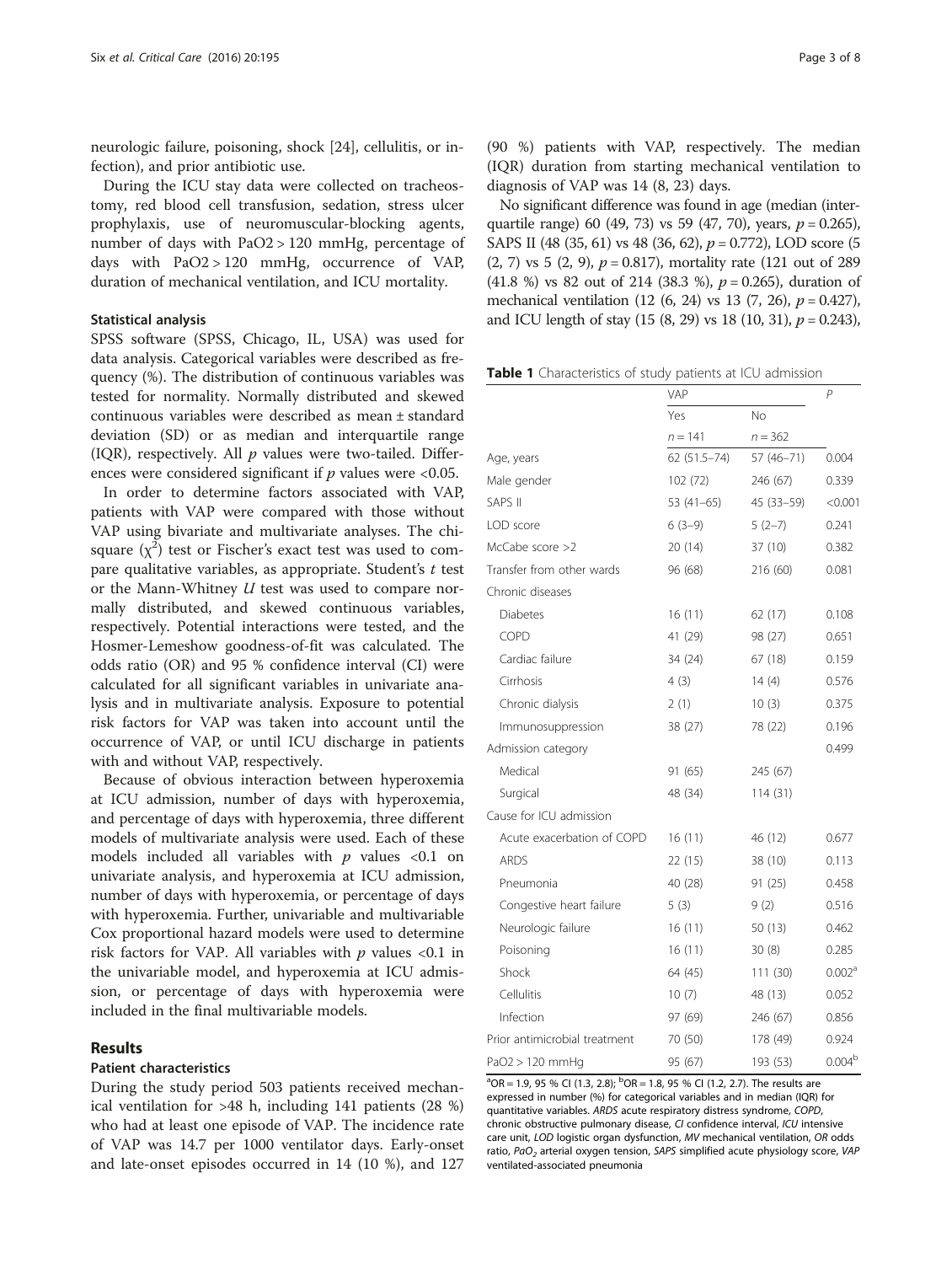between patients with hyperoxemia and those with no hyperoxemia at ICU admission.

#### Risk factors for VAP by univariate analysis

At ICU admission, age, SAPS II, LOD score, and percentage of patients with shock, or with  $PaO<sub>2</sub> > 120$  mmHg were significantly higher in VAP patients, compared with those with no VAP (Table [1](#page-2-0)).

During the ICU stay, the percentage of patients with stress ulcer prophylaxis, red blood cell transfusion, or sedation was significantly higher in patients with VAP compared to patients without VAP. Number of days with hyperoxemia was also significantly higher in patients with VAP compared to patients without VAP (Table 2). The percentage of patients with VAP, based on the number of days with hyperoxemia is presented in Fig. [1.](#page-4-0)

#### Microbiological results

VAP was polymicrobial in 8 patients (6 %), and related to multidrug resistant (MDR) bacteria in 58 patients (41 %). Gram-negative bacteria represented 78 % of all bacteria, and were identified in 82 % of patients with VAP. P. aeruginosa (34 %), S. aureus (11 %), and A. baumannii (9 %) were the most common bacteria in patients with VAP. MDR bacteria represented 41 % of all bacteria (58 out of 149) (Table [3](#page-4-0)).

#### Risk factors for VAP by multivariate analysis

Because of significant  $(p < 0.05)$  interactions between hyperoxemia at ICU admission, number of days with hyperoxemia, and percentage of days with hyperoxemia, three different logistic regression models were used with only one of these factors in each model. No other significant  $(p > 0.1)$  interactions were found between other factors introduced in the multivariable models.

The results of the three logistic regression models are presented in Table [4.](#page-5-0) Number of days with hyperoxemia, hyperoxemia at ICU admission, and percentage of days with hyperoxemia were independently associated with VAP in models 1, 2, and 3, respectively.

#### Risk factors for VAP by univariate and multivariate Cox proportional hazards models

Hyperoxemia at ICU admission and percentage of days with hyperoxemia were independently associated with VAP, using two different Cox proportional hazards models (Table [5](#page-5-0)).

### Discussion

Our results suggest that hyperoxemia is an independent risk factor for VAP. To our knowledge, our study is the first to evaluate the relationship between hyperoxemia and VAP. As discussed previously, this result could be explained by the occurrence of HALI, atelectasis, and

Table 2 Patient characteristics during the ICU stay

 $VAP$ Yes No. 2012 No. 2012 No. 2012 No. 2012 No. 2012 No. 2012 No. 2012 No. 2012 No. 2012 No. 2012 No. 20  $n = 141$   $n = 362$ Stress ulcer prophylaxis 0.002 Proton-pump inhibitor 122 (86) 279 (77) Sucralfate  $9(6)$   $46(13)$ No 10 (7) 40 (11) Tracheostomy 24 (17) 47 (13) 0.243 Red blood cell transfusion  $86(61)$   $86(61)$   $139(38)$   $<0.001<sup>a</sup>$ Sedation 284 (78) 284 (78) 284 (78) 284 (78) 284 (78) 284 (78) 284 (78) 284 (78) 284 (78) 284 (78) 284 (78) 284 (78) 284 (78) 284 (78) 284 (78) 284 (78) 284 (78) 284 (78) 284 (78) 284 (78) 284 (78) 284 (78) 284 (78) 284 ( Neuromuscular-blocking agent use 10 (7) 20 (6) 20 (6) 0.505 Mean number of ABG per day  $3(1-6)$   $2(1-5)$   $2(1-5)$   $0.261$ Number of days with  $PaO_2 > 120$  mmHg  $5(2-7)$   $3(1-5)$   $3(1-5)$   $(5-6)$   $3(1-5)$   $(6-6)$ Percentage of days with PaO<sub>2</sub> > 120 mmHg 0.33 (0.19–0.58) 0.33 (0.19–0.58) 0.33 (0.14–0.50) 0.282 Duration of MV prior to VAP, days  $14 (8-23)$  9 (5–17) <0.001 Total duration of MV, days  $30(17-43)$   $9(5-17)$   $(5-17)$   $(5-17)$   $(5-17)$ Length of ICU stay, days  $34 (19-45.5)$   $12 (7-21)$   $(7-21)$   $(8.001)$  $ICU$  mortality  $73 (52)$   $130 (35)$   $0.001^c$ 

The results are expressed in number (%) for categorical variables and in median (IQR) for quantitative variables. Exposure to potential risk factors for VAP was taken into account until VAP occurrence, or until ICU discharge in patients with and without VAP, respectively. <sup>a</sup>OR = 2.5 (1.7, 3.7); <sup>b</sup>OR = 1.8 (1.02, 3.0); <sup>c</sup>OR = 1.9 (1.3, 2.8)

VAP ventilator-associated pneumonia, CI confidence interval, ICU intensive care unit, OR odds ratio, ABG arterial blood gas, PaO<sub>2</sub> arterial oxygen tension, MV mechanical ventilation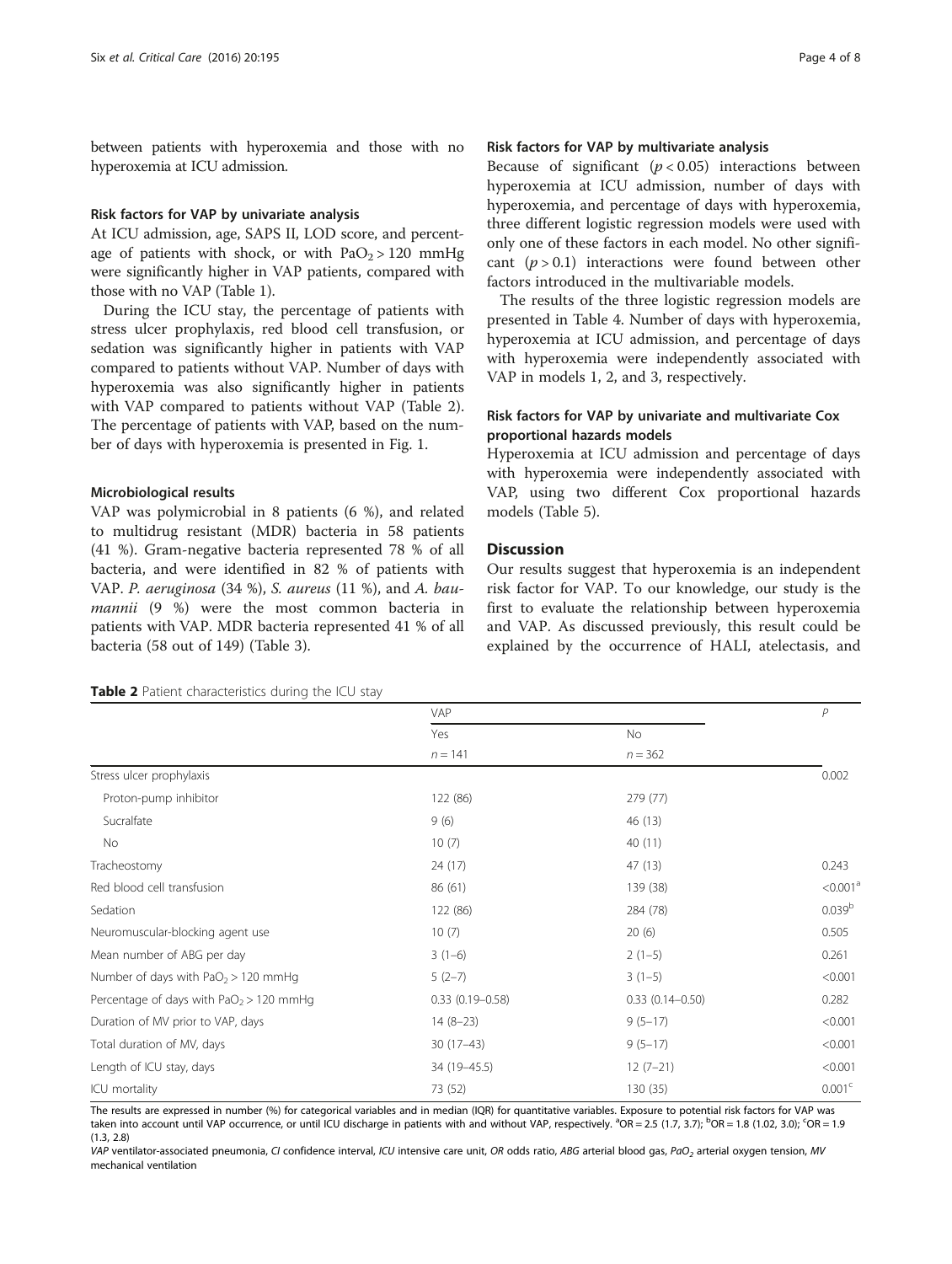<span id="page-4-0"></span>

reduced mucocilliary clearance in patients with hyperoxemia [[25](#page-6-0)–[28](#page-6-0)]. Previous studies reported high rates of VAP in patients with acute respiratory distress syndrome [\[18, 29\]](#page-6-0). Further, positive expiratory pressure was identified as a preventive measure against VAP [\[30](#page-7-0)], by reducing atelectasis in mechanically ventilated patients [[31](#page-7-0)]. Excess oxygen administration could damage tissues through the production of reactive oxygen species (ROS). In excessive concentrations, ROS-mediated stress can lead to cellular necrosis and apoptosis [\[32\]](#page-7-0). Therefore, the process of oxidative stress might promote the development of multi-organ failure [\[33\]](#page-7-0). In addition, oxidative stress is responsible for direct damage to biological molecules (DNA oxidation, proteins, lipids and carbohydrates) and indirect injury through the release of cytotoxic products and mutagenic effects of lipid oxidation [\[16](#page-6-0)].

Recent animal studies support the role of hyperoxemia in the pathogenesis of VAP. Entezari and colleagues demonstrated that prolonged exposure to hyperoxia can compromise the ability of macrophages, an essential part of innate immunity, to phagocytose P. aeruginosa [\[34](#page-7-0)]. The same group of investigators reported that hyperoxia results in elevated concentrations of high mobility group box-1 (HMGB1), and mortality in mice infected with P. aeruginosa [\[17](#page-6-0)]. Treatment of these animals with a neutralizing anti-HMGB1 monoclonal antibody allowed a reduction in bacterial counts, injury, and numbers of neutrophils in the lungs, and an increase in leucocyte phagocytic activity compared with control animals. Another recent animal study suggests that hyperoxia increases mortality in mice with A. baumannii pneumonia, and that procysteine improves survival by increasing the phagocytic activity of alveolar macrophages [\[35](#page-7-0)].

The incidence of multidrug resistant bacteria was relatively high in patients with VAP. This could be explained by the high percentage of patients with late-onset VAP, prior antibiotic treatment, or COPD, and the high

Table 3 Microorganisms isolated in patients with ventilatorassociated pneumonia

| Microorganisms                              | Number (%) |
|---------------------------------------------|------------|
| Gram-negative bacilli                       | 116 (82)   |
| Pseudomonas aeruginosa                      | 48 (34)    |
| Escherichia Coli                            | 14 (10)    |
| Acinetobacter baumannii                     | 13 (9)     |
| Enterobacter sp.                            | 13(9)      |
| Klebsiella sp.                              | 8(5)       |
| Proteus mirabilis                           | 6(4)       |
| Serratia sp.                                | 5(3.5)     |
| Stenotrophomonas maltophilia                | 4(2.8)     |
| Others                                      | 5(3.5)     |
| Gram-positive cocci                         | 33 (23)    |
| Methicillin-resistant Staphylococcus aureus | 11(7.8)    |
| Staphylococcus epidermidis                  | 7(5)       |
| Methicillin-sensitive Staphylococcus aureus | 5(3.5)     |
| Enterococcus sp.                            | 5(3.5)     |
| Streptococcus pneumoniae                    | 5(3.3)     |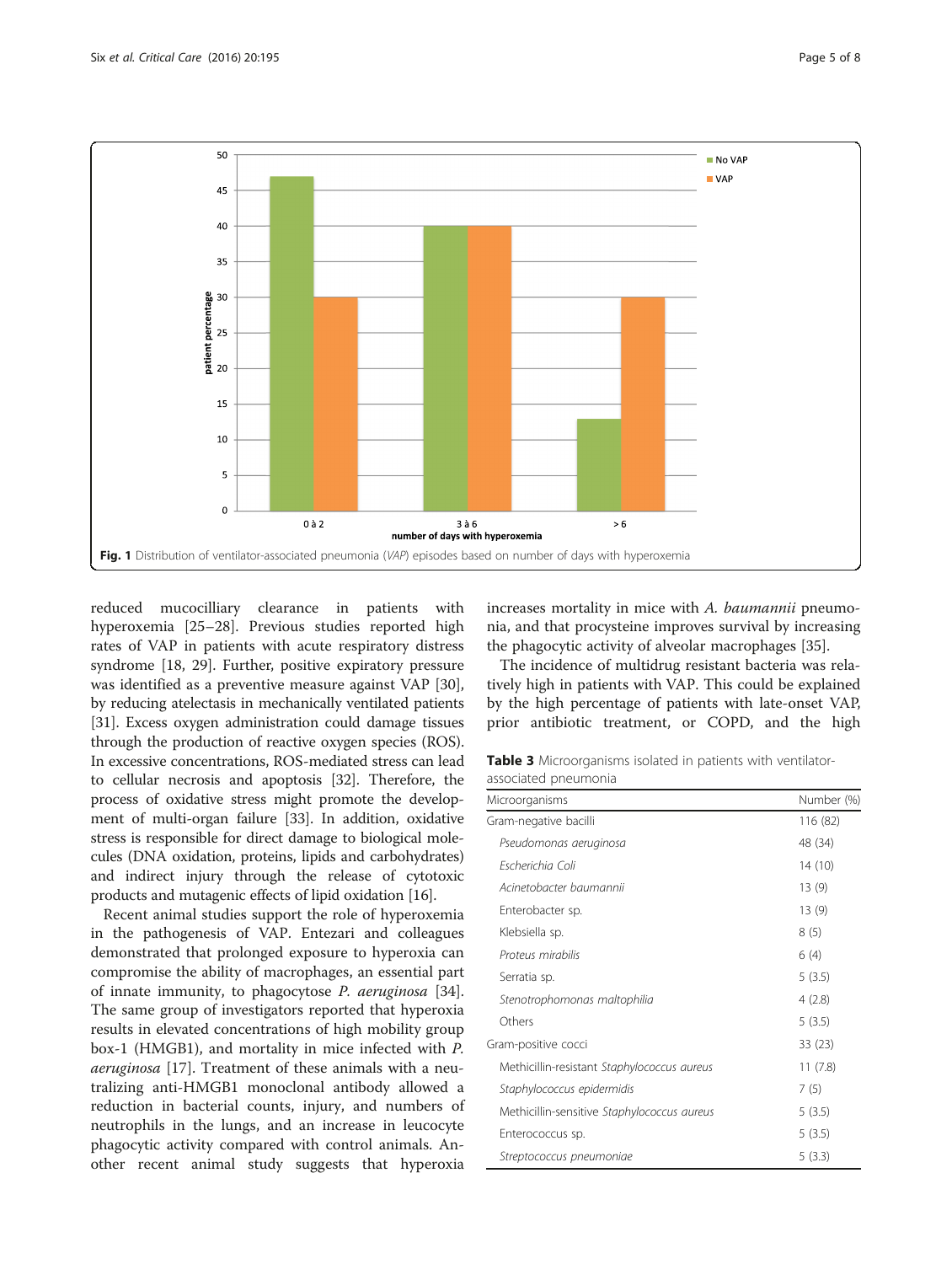<span id="page-5-0"></span>

|  |                              |  | <b>Table 4</b> Factors associated with ventilator-associated pneumo- |  |
|--|------------------------------|--|----------------------------------------------------------------------|--|
|  | nia by multivariate analysis |  |                                                                      |  |

| Variables                           | Р     | OR (95 % CI)          |
|-------------------------------------|-------|-----------------------|
| Model 1                             |       |                       |
| <b>SAPS II</b>                      | 0.019 | $1.01$ (1.00, 1.02)*  |
| Red blood cell transfusion          | 0.009 | 1.75 (1.14, 2.70)     |
| Proton pump inhibitor use           | 0.040 | 1.86 (1.03, 3.39)     |
| Number of days with hyperoxemia     | 0.001 | $1.10$ (1.04, 1.16)** |
| Model 2                             |       |                       |
| SAPS II                             | 0.017 | $1.01$ (1.00, 1.02)*  |
| Red blood cell transfusion          | 0.009 | 1.79 (1.16, 2.78)     |
| Proton pump inhibitor use           | 0.031 | 1.92 (1.06, 3.50)     |
| MV duration prior to VAP            | 0.012 | $1.10(1.01, 1.04)$ ** |
| Hyperoxemia at ICU admission        | 0.004 | 1.89 (1.23, 2.89)     |
| Model 3                             |       |                       |
| Red blood cell transfusion          | 0.018 | 1.71 (1.10, 2.65)     |
| Proton pump inhibitor use           | 0.017 | 2.10 (1.14, 3.79)     |
| MV duration prior to VAP            | 0.005 | $1.03$ (1.01, 1.04)*  |
| Percentage of days with hyperoxemia | 0.029 | 2.20 (1.08, 4.48)**   |

SAPS simplified acute physiology score; MV mechanical ventilation, VAP ventilator-associated pneumonia. Model 1: \*per point of SAPS II, \*\*per day with hyperoxemia; Hosmer-Lemshow goodness-of-fit,  $p = 0.62$ . Other non-significant variables included in the model: transfer from other wards, shock, sedation, and duration of MV prior to VAP. Model 2: \*per point of SAPS II, \*\*per day of mechanical ventilation; Hosmer-Lemshow goodness-of-fit,  $p = 0.81$ . Other nonsignificant variables included in the model: transfer from other wards, shock, and sedation. Model 3: \*per day of mechanical ventilation, \*\*per centile of days with hyperoxemia; Hosmer-Lemshow goodness-of-fit, p = 0.78. Other non-significant variables included in the model: SAPS II, transfer from other wards, shock, and sedation

severity of illness at ICU admission. All these factors were previously identified as independent risk factors for multidrug resistant bacteria [[36](#page-7-0)–[39](#page-7-0)].

Our study has several limitations. First, it was a retrospective study performed in a single center. Therefore, our results could not be generalized and further prospective multicenter studies are needed to confirm these findings. However, all data, except those related to hyperoxemia, were prospectively collected. Second, the cutoff used for hyperoxemia (>120 mmHg) was selected based on the current literature [\[12,](#page-6-0) [40](#page-7-0), [41](#page-7-0)]. For example, normal Pa $O<sub>2</sub>$  is defined by the British Thoracic Society as between 90 and 110 mmHg for patients under 70 years of age and according to the sea level [\[42](#page-7-0)]. However, other studies used a different cutoff (i.e., to PaO<sub>2</sub>  $\geq$  300 mmHg) to define hyperoxemia [[8,](#page-6-0) [43](#page-7-0), [44](#page-7-0)]. Because a day with at least one  $PaO<sub>2</sub>$  value >120 mmHg was considered as a day with hyperoxemia, our definition of hyperoxemia might have overestimated the time period of hyperoxemia. Continuous control of pulse oximetry could be more appropriate to accurately determine time spent with hyperoxemia. Third, no information was collected on PaO<sub>2</sub>, FiO<sub>2</sub>, or positive end-expiratory (PEEP) values. Some risk factors, such as head-of-bed elevation and under-inflation of tracheal cuff, were not evaluated in this study. Finally, because of the retrospective design, exploratory investigations, such as measurement of ROS or evaluation of immune function could not be performed.

Two recent small studies [[2, 5\]](#page-6-0), one before-after and one randomized controlled study, suggested that a conservative oxygenation strategy might be safe in intubated critically ill patients, compared with a liberal strategy. However, none of these studies evaluated the impact of oxygenation strategy on VAP incidence. Further large randomized controlled trials are required to confirm these data, and to determine the impact of oxygenation strategy on VAP incidence.

| <b>Table 5</b> Risk factors for ventilator-associated pneumonia by Cox proportional hazards model |  |  |  |
|---------------------------------------------------------------------------------------------------|--|--|--|
|---------------------------------------------------------------------------------------------------|--|--|--|

| Variable                                | Univariate analysis   |               | Multivariate analysis (model 1) |           | Multivariate analysis (model 2) |           |
|-----------------------------------------|-----------------------|---------------|---------------------------------|-----------|---------------------------------|-----------|
|                                         | HR (95 % CI)          | $\mathcal{P}$ | HR (95 % CI)                    | P         | HR (95 % CI)                    | P         |
| At ICU admission                        |                       |               |                                 |           |                                 |           |
| LOD score                               | 1.04 (1.01, 1.09)     | 0.044         | $\sim$                          | 0.922     | $\overline{\phantom{a}}$        | 0.138     |
| Transfer from other wards               | 0.65(0.45, 0.93)      | 0.018         | $\overline{\phantom{a}}$        | 0.356     | $\overline{\phantom{a}}$        | 0.952     |
| Prior antibiotic treatment              | $0.67$ (0.48, 0.94)   | 0.021         | $\overline{\phantom{a}}$        | 0.483     | $\sim$                          | 0.184     |
| Neurologic failure                      | 1.82 (1.07, 3.09)     | 0.027         | $\sim$                          | 0.111     | $\overline{\phantom{a}}$        | 0.197     |
| Poisoning                               | 3.24(1.9, 5.51)       | < 0.001       | 2.49 (1.31, 4.72)               | 0.005     | 2.16 (1.14, 4.09)               | 0.018     |
| <b>COPD</b>                             | 0.55(0.37, 0.89)      | 0.003         | $\overline{\phantom{a}}$        | 0.063     | $\overline{\phantom{a}}$        | 0.065     |
| McCabe score $>$ ?                      | $0.76$ $(0.59, 0.99)$ | 0.042         | $\overline{\phantom{a}}$        | 0.169     |                                 | 0.726     |
| $PaO2 > 120$ mmHg                       | 1.58(1.11, 2.25)      | 0.011         | <b>NA</b>                       | <b>NA</b> | 1.68(1.16, 2.42)                | 0.006     |
| During ICU stay                         |                       |               |                                 |           |                                 |           |
| Percentage of days with PaO2 > 120 mmHg | 5.67 (3.15, 10.20)    | < 0.001       | $6.23$ $(3.26, 11.9)$           | < 0.001   | <b>NA</b>                       | <b>NA</b> |

HR hazard ratio, LOD logistic organ dysfunction, COPD chronic obstructive pulmonary disease, NA not applicable.  $P > 0.1$  by univariate analysis for: age, male gender, simplified acute physiology score II, diabetes, cardiac failure, cirrhosis, chronic dialysis, immunosuppression, all causes of ICU admission except neurologic failure, stress ulcer prophylaxis, tracheostomy, red blood cell transfusion, sedation, and neuromuscular-blocking agent use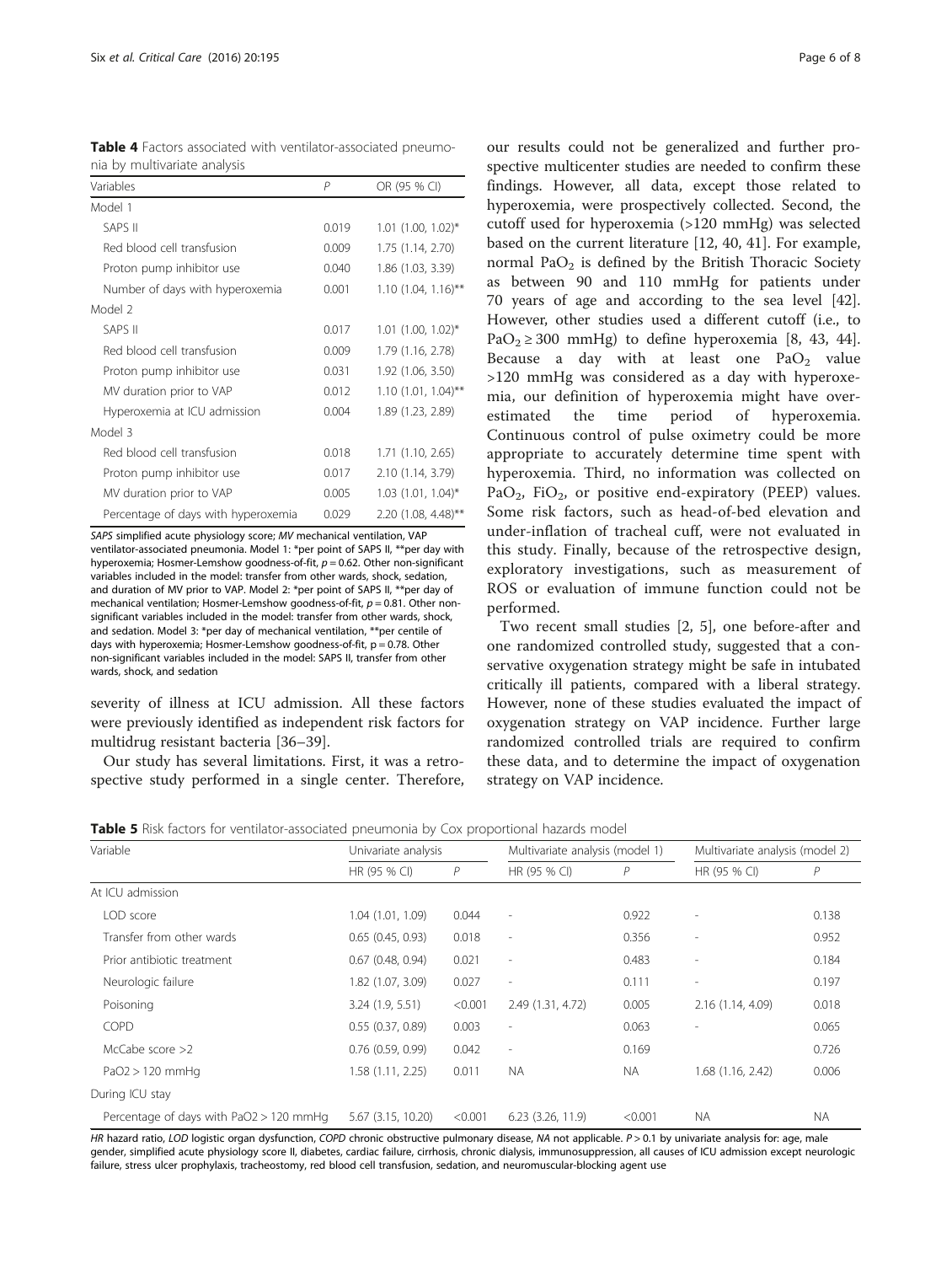#### <span id="page-6-0"></span>Conclusion

Our results suggest a link between hyperoxemia and VAP. However, further large prospective studies are required to confirm these findings and to evaluate the impact of a conservative oxygen strategy vs a conventional strategy, on the incidence of VAP.

#### Key messages

- Hyperoxemia is independently associated with ventilator-associated pneumonia
- This association could be explained by the consequences of hyperoxemia, including acute lung injury, atelectasis, and reduced bacterial clearance
- Further large multicenter studies are required to confirm our results

#### **Abbreviations**

ARDS, acute respiratory distress syndrome; cfu, colony-forming units; CI, confidence interval; COPD, chronic obstructive pulmonary disease;  $FiO<sub>2</sub>$ , inspired oxygen fraction; HALI, hyperoxic acute lung injury; ICU, intensive care unit; LOD, logistic organ dysfunction; MDR, multidrug resistant; OR, odds ratio; PaO, arterial oxygen tension; ROS, reactive oxygen species; SAPS, simplified acute physiology score; VAP, ventilated-associated pneumonia

#### Authors' contributions

SN, SS, KJ, and FW designed the study. SS, KJ, GL, and EJ collected the data. SS, KJ, and SN wrote the manuscript. All authors made substantial contribution. All authors read and approved the final version of the manuscript.

#### Competing interests

SN is involved with Bayer, Basilea, and Medtrocic (advisory board, and lecture); all other authors have no competing interests.

#### Author details

<sup>1</sup>CHU Lille, Centre de Réanimation, F-59000 Lille, France. <sup>2</sup>CHU Lille, Centre de Biologie et de Pathologie, F-59000 Lille, France. <sup>3</sup>Univ Lille, Faculté de Médecine, F-59000 Lille, France.

# Received: 28 January 2016 Accepted: 1 June 2016

#### References

- 1. Suzuki S, Eastwood GM, Peck L, Glassford NJ, Bellomo R. Current oxygen management in mechanically ventilated patients: a prospective observational cohort study. J Crit Care. 2013;28:647–54.
- 2. Suzuki S, Eastwood GM, Glassford NJ, Peck L, Young H, Garcia-Alvarez M, Schneider AG, Bellomo R. Conservative oxygen therapy in mechanically ventilated patients: a pilot before-and-after trial. Crit Care Med. 2014;42: 1414–22.
- 3. Rachmale S, Li G, Wilson G, Malinchoc M, Gajic O. Practice of excessive F(IO(2)) and effect on pulmonary outcomes in mechanically ventilated patients with acute lung injury. Respir Care. 2012;57:1887–93.
- 4. Helmerhorst HJF, Schultz MJ, van der Voort PHJ, Bosman RJ, Juffermans NP, de Wilde RBP, van den Akker-van Marle ME, van Bodegom-Vos L, de Vries M, Eslami S, de Keizer NF, Abu-Hanna A, van Westerloo DJ, de Jonge E. Effectiveness and clinical outcomes of a two-step implementation of conservative oxygenation targets in critically ill patients: a before and after trial. Crit Care Med. 2016;44(3):554-63.
- Panwar R, Hardie M, Bellomo R, Barrot L, Eastwood GM, Young PJ, Capellier G, Harrigan PWJ, Bailey M. Conservative versus liberal oxygenation targets for mechanically ventilated patients, a pilot multicenter randomized controlled trial. Am J Respir Crit Care Med. 2016;193:43–51.
- 6. Cornet AD, Kooter AJ, Peters MJL, Smulders YM. The potential harm of oxygen therapy in medical emergencies. Crit Care. 2013;17:313.
- 7. Farquhar H, Weatherall M, Wijesinghe M, Perrin K, Ranchord A, Simmonds M, Beasley R. Systematic review of studies of the effect of hyperoxia on coronary blood flow. Am Heart J. 2009;158:371–7.
- 8. Kilgannon JH, Jones AE, Shapiro NI, Angelos MG, Milcarek B, Hunter K, Parrillo JE, Trzeciak S. Association between arterial hyperoxia following resuscitation from cardiac arrest and in-hospital mortality. JAMA. 2010;303:2165–71.
- 9. Stub D, Smith K, Bernard S, Nehme Z, Stephenson M, Bray JE, Cameron P, Barger B, Ellims AH, Taylor AJ, Meredith IT, Kaye DM. AVOID Investigators. Air versus oxygen in ST-segment-elevation myocardial infarction. Circulation. 2015;131:2143-50.
- 10. Helmerhorst HJF, Roos-Blom M-J, van Westerloo DJ, de Jonge E. Association between arterial hyperoxia and outcome in subsets of critical illness: a systematic review, meta-analysis, and meta-regression of cohort studies. Crit Care Med. 2015;43:1508–19.
- 11. Damiani E, Adrario E, Girardis M, Romano R, Pelaia P, Singer M, Donati A. Arterial hyperoxia and mortality in critically ill patients: a systematic review and meta-analysis. Crit Care. 2014;18:711.
- 12. Eastwood G, Bellomo R, Bailey M, Taori G, Pilcher D, Young P, Beasley R. Arterial oxygen tension and mortality in mechanically ventilated patients. Intensive Care Med. 2012;38:91–8.
- 13. Sinclair SE, Altemeier WA, Matute-Bello G, Chi EY. Augmented lung injury due to interaction between hyperoxia and mechanical ventilation. Crit Care Med. 2004;32:2496–501.
- 14. Kallet RH, Matthay MA. Hyperoxic acute lung injury. Respir Care. 2013;58:123–41.
- 15. Dantzker DR, Wagner PD, West JB. Proceedings: Instability of poorly ventilated lung units during oxygen breathing. J Physiol. 1974;242:72P.
- 16. Hafner S, Beloncle F, Koch A, Radermacher P, Asfar P. Hyperoxia in intensive care, emergency, and peri-operative medicine: Dr. Jekyll or Mr. Hyde? A 2015 update. Ann Intensive Care. 2015;5:42.
- 17. Patel VS, Sitapara RA, Gore A, Phan B, Sharma L, Sampat V, Li JH, Yang H, Chavan SS, Wang H, Tracey KJ, Mantell LL. High Mobility Group Box-1 mediates hyperoxia-induced impairment of Pseudomonas aeruginosa clearance and inflammatory lung injury in mice. Am J Respir Cell Mol Biol. 2013;48:280–7.
- 18. Forel J-M, Voillet F, Pulina D, Gacouin A, Perrin G, Barrau K, aber S, Arnal J-M, Fathallah M, Auquier P, Roch A, Azoulay E, Papazian L. Ventilator-associated pneumonia and ICU mortality in severe ARDS patients ventilated according to a lung-protective strategy. Crit Care. 2012;16:R65.
- 19. van Kaam AH, Lachmann RA, Herting E, De Jaegere A, van Iwaarden F, Noorduyn LA, Kok JH, Haitsma JJ, Lachmann B. Reducing atelectasis attenuates bacterial growth and translocation in experimental pneumonia. Am J Respir Crit Care Med. 2004;169:1046–53.
- 20. Rello J, Lisboa T, Koulenti D. Respiratory infections in patients undergoing mechanical ventilation. Lancet Respir Med. 2014;2:764–74.
- 21. Nair GB, Niederman MS. Ventilator-associated pneumonia: present understanding and ongoing debates. Intensive Care Med. 2014;41:34–48.
- 22. Nseir S, Martin-Loeches I. In the name of ventilator-associated pneumonia prevention: lung microbiota blown away by colistin! Eur Respir J. 2015;46:1544–7.
- 23. Guidelines for the management of adults with hospital-acquired, ventilatorassociated, and healthcare-associated pneumonia. Am J Respir Crit Care Med. 2005, 171:388–416.
- 24. Cecconi M, De Backer D, Antonelli M, Beale R, Bakker J, Hofer C, Jaeschke R, Mebazaa A, Pinsky MR, Teboul JL, Vincent JL, Rhodes A. Consensus on circulatory shock and hemodynamic monitoring. Task force of the European Society of Intensive Care Medicine. Intensive Care Med. 2014;40:1795–815.
- 25. Budinger GRS, Mutlu GM. Balancing the risks and benefits of oxygen therapy in critically ill adults. Chest. 2013;143:1151–62.
- 26. Crapo JD. Morphologic changes in pulmonary oxygen toxicity. Annu Rev Physiol. 1986;48:721–31.
- 27. Sackner MA, Landa J, Hirsch J, Zapata A. Pulmonary effects of oxygen breathing. A 6-hour study in normal men. Ann Intern Med. 1975;82:40–3.
- 28. Fox RB, Hoidal JR, Brown DM, Repine JE. Pulmonary inflammation due to oxygen toxicity: involvement of chemotactic factors and polymorphonuclear leukocytes. Am Rev Respir Dis. 1981;123:521–3.
- 29. Delclaux C, Roupie E, Blot F, Brochard L, Lemaire F, Brun-Buisson C. Lower respiratory tract colonization and infection during severe acute respiratory distress syndrome: incidence and diagnosis. Am J Respir Crit Care Med. 1997;156(4 I):1092–8.